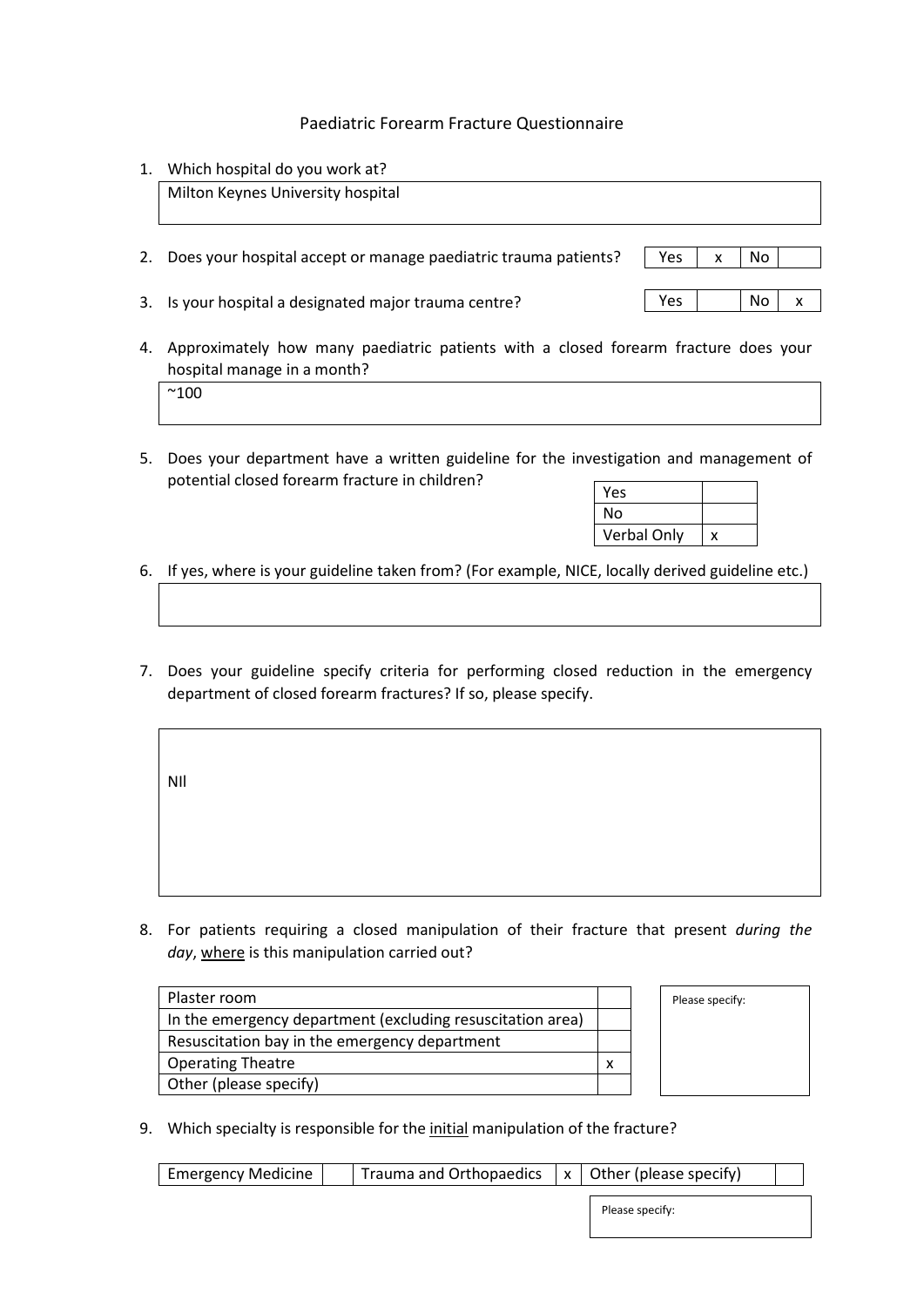10. What form of analgesia is most commonly used for the manipulation procedure?

| Nasal diamorphine and Entonox             |  |
|-------------------------------------------|--|
| Nasal fentanyl and Entonox                |  |
| Procedural sedation (please specify)      |  |
| General anaesthetic                       |  |
| No specific method of analgesia specified |  |
| Other (please specify)                    |  |
|                                           |  |

| Please specify: |
|-----------------|
|-----------------|

11. For buckle fractures, what immobilisation, if any, is provided?

| Split                   |   |
|-------------------------|---|
| <b>Plaster of Paris</b> |   |
| Wool and crêpe bandage  | x |
| Other (please specify)  |   |

| Please specify: |  |  |
|-----------------|--|--|
|                 |  |  |
|                 |  |  |
|                 |  |  |
|                 |  |  |
|                 |  |  |

12. How are closed, overriding fractures of the distal radius metaphysis managed? *(Please answer for both age ranges)*

| Under 10 years old                      |              | 10 years old and over                       |  |
|-----------------------------------------|--------------|---------------------------------------------|--|
| Moulded cast                            |              | Moulded cast                                |  |
| Formal manipulation (not in theatre)    |              | Formal manipulation (not in theatre)        |  |
| Formal manipulation and k-wire fixation | $\mathsf{x}$ | Formal manipulation and k-wire fixation   x |  |
| (in theatre)                            |              | (in theatre)                                |  |
| Other (please specify)                  |              | Other (please specify)                      |  |
| Please specify:                         |              | Please specify:                             |  |
|                                         |              |                                             |  |

13. If a patient requires manipulation or treatment in theatre (closed injury, without neurovascular compromise), what is the usual pathway?

| Admitted to inpatient ward for next available daytime trauma list  | x | Please specify: |
|--------------------------------------------------------------------|---|-----------------|
| Admitted to inpatient ward for surgery on an emergent basis        |   |                 |
| (for example, manipulation performed overnight)                    |   |                 |
| Patient discharged to attend outpatient clinic prior to definitive |   |                 |
| treatment                                                          |   |                 |
| Patient discharged and added to rolling trauma list                |   |                 |
| (no follow-up in clinic prior to treatment)                        |   |                 |
| Other (please specify)                                             |   |                 |

14. Does any of your guideline differ out-of-hours (outside 8:00-17:00, Monday – Friday)? If so, please specify:

Nil

15. Is there a mechanism in your hospital (e.g. audit process) whereby cases requiring revision

 $Yes \mid x \mid No$